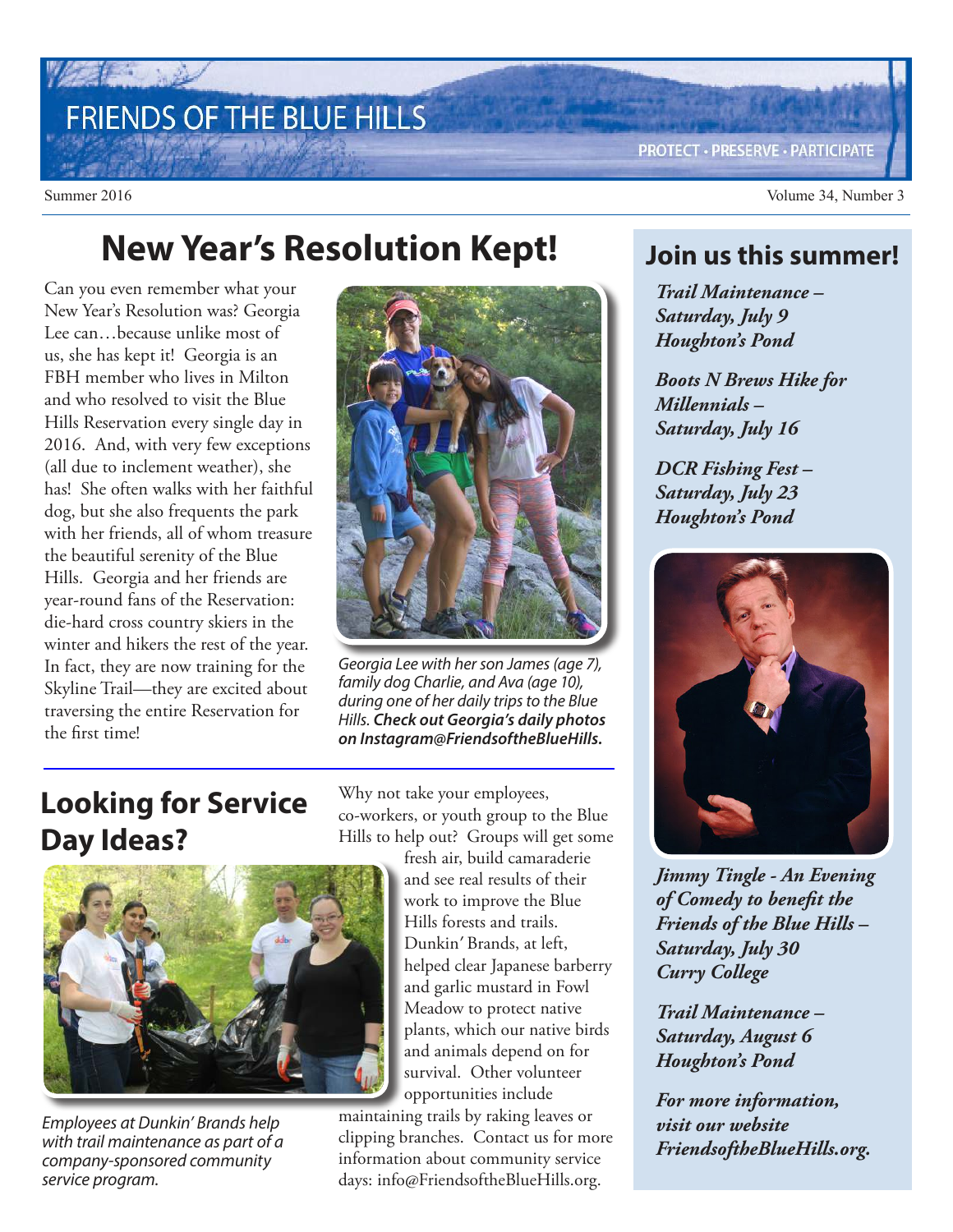## **Over 100 Volunteers Transform Ponkapoag Habitat**

More than 100 hearty volunteers braved a forecast of rain to help make this year's Green Up the Blue Hills the most successful one ever! Local schools, community groups, businesses and volunteers pitched in to pull invasive garlic mustard that threatens the forest around the Ponkapoag AMC cabins—nearly 120 trash bags full! Many thanks to Kohl's Associates in Action for partnering with us on this great event!



Quincy High students Victoria Zhang and Yin Li drag full bags of weeds away.



Steve Powers of Quincy pulled mature garlic mustard.

**The Friends of the Blue Hills newsletter is produced four times a year.**

**Editors: Anne Comber, Judy Jacobs, Barbara Kirby**

**Layout: Donald Souliere**

**Visit us on the web at www.FriendsoftheBlueHills.org or call 781-828-1805 for membership, maps and schedule information. P.O. Box 416, Milton, MA 02186**



Pierce Middle School teacher Jeff Stoodt with students Kaitlin Blackburn (left) and Madeline Miller .



Alice Bodda applies face paint to classmate Karina Connolly as Nia Sambrano looks on in approval.



Many thanks to Kohls Associates in Action for partnering with us on Green Up.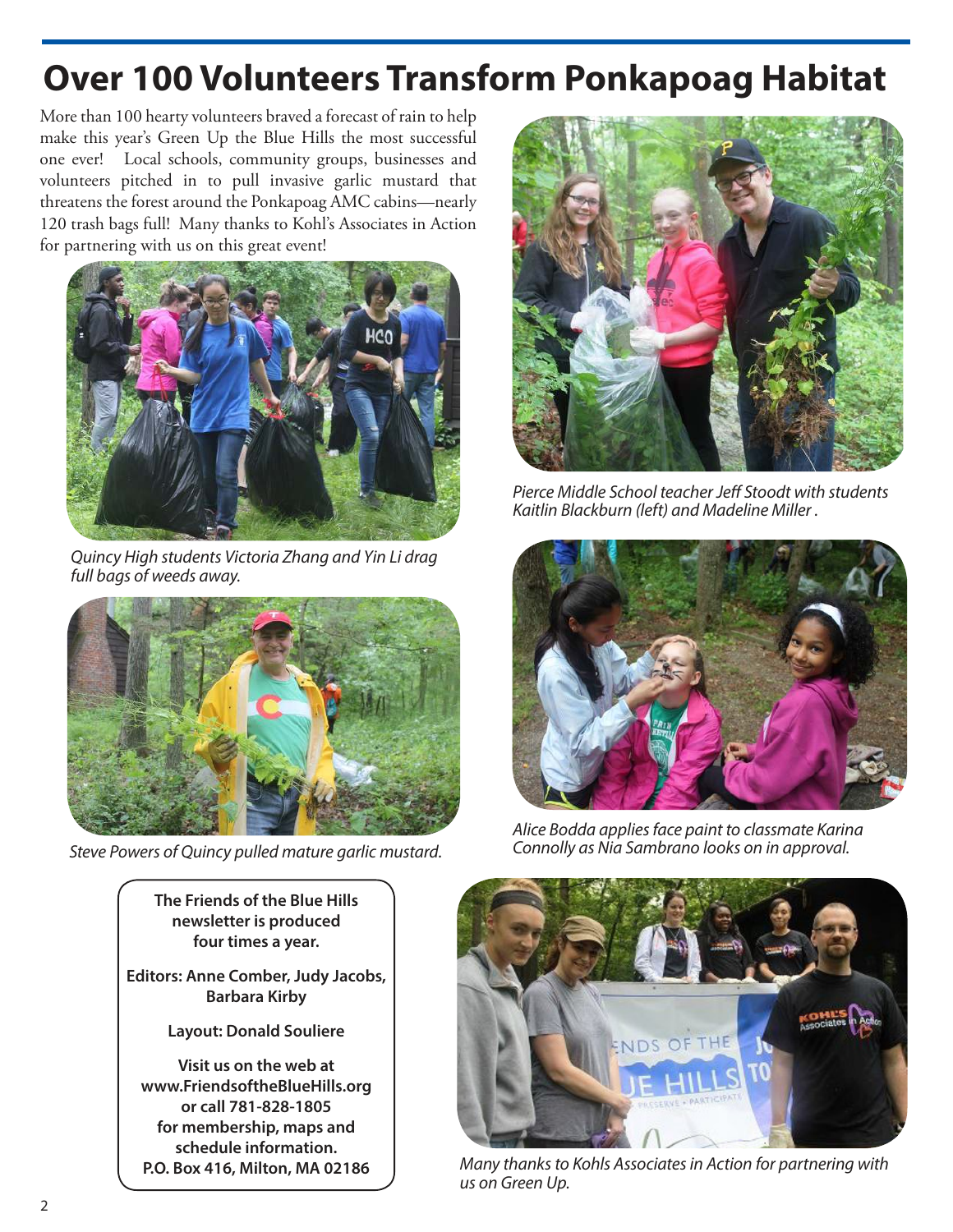## **Back by Popular Demand—And Better than Ever!**

We are thrilled to be partnering with Cypress Catering Company—the sister company of the popular Milton restaurants Abby Park and Novara—for this year's Dinner in the Blue Hills Raffle!

You and five friends will enjoy dinner at the top of the Blue Hills Observatory in the heart of the Reservation. Not only will you be able to select your appetizer, entrée and dessert from three exclusive menus, but the Abby Park/Novara



team are also working on a SPECIAL PACKAGE for the lucky winner.

Tickets are \$15 each or 3/\$35 and can be purchased online on our secure website: FriendsoftheBlueHills.org/ raffle2016. The winning ticket will be



drawn at our Annual Celebration to be held on Thursday, October 6. You need not be present to win.

Look for more exciting raffle news and updates on our website!



### **Enter the Incredible Blue Hills Photo Contest**

Nicole Barrett of Hyde Park submitted this photo to a previous photo contest. Why not enter your photos in this year's Incredible Blue Hills Photo Contest? It's free... and if you ask enough of your friends to vote for your photo or if the judges choose your photo - you'll win a \$250 gift certificate to L.L.Bean! To vote for your favorite photo or to enter your own, visit FriendsoftheBlueHills.org/photocontest. The deadline is September 16.

## **Boots N Brews—Best of Both Worlds!**

Calling all Millennials! Here's an event just for you! On Saturday, July 16, please join us for Boots N Brews, a 2-hour hike in the Blue Hills starting at 9:30 a.m. followed by a beer tasting at Blue Hills Brewery in Canton. Space is limited, so RSVP soon to BnB@FriendsoftheBlueHills.org right away to reserve your spot. Once you are registered, you'll find out the starting location of the hike. For more information, please visit FriendsoftheBlueHills.org/BnB.